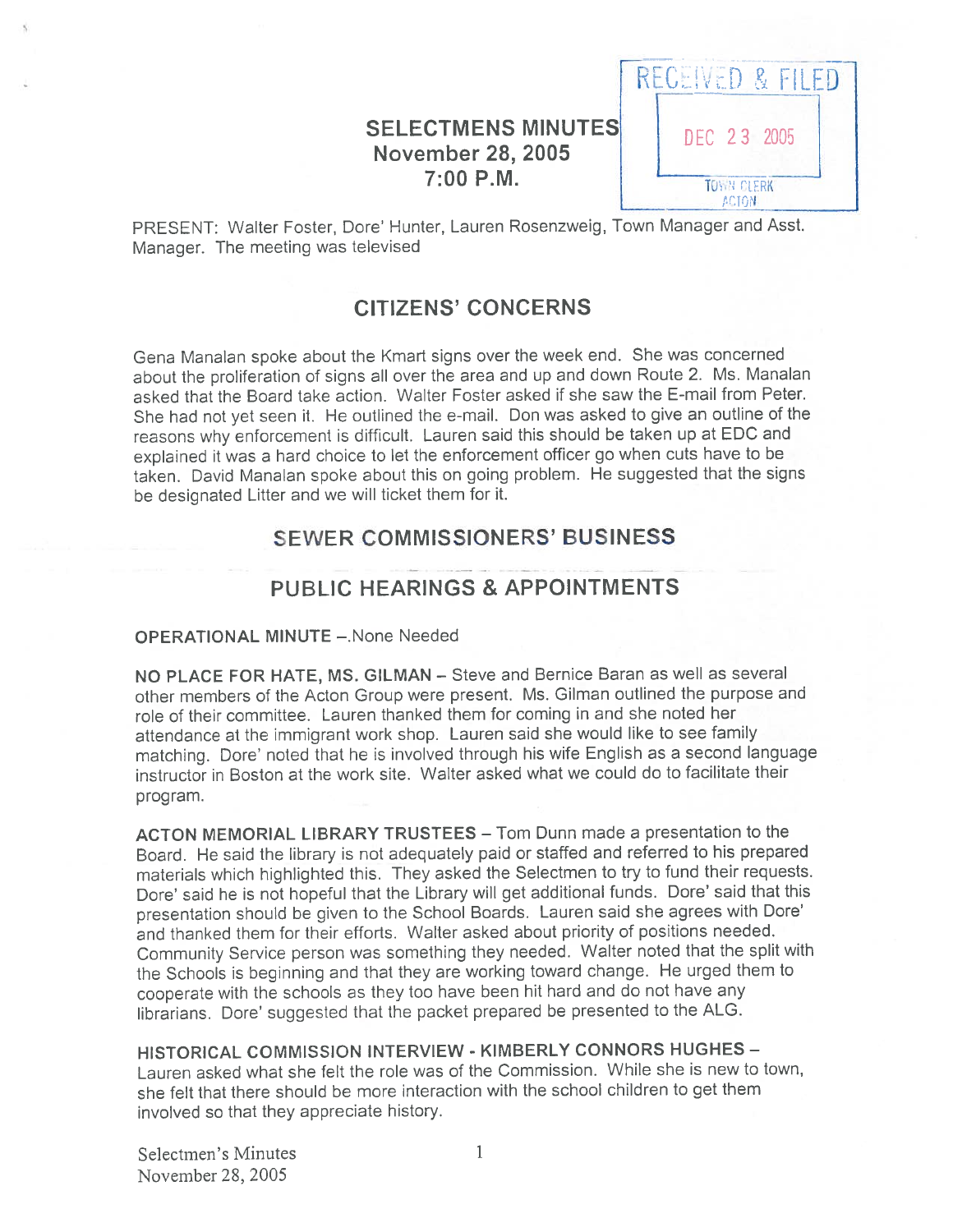DORE' HUNTER - Moved to appoint Kimberly Connors Hughes as full member of the Historical Commission, with <sup>a</sup> term to expire 6/30/08 LAUREN ROSENZWEIG— second UNANIMOUS VOTE

### HISTORIC DISTRICT COMMISSION - AARON W. MOORE-

The Board interviewed Mr. Moore for his position on the Historic District Commission. He has had experience with renovating and living in old houses. Lauren asked about incentives for people to preserve their homes to up keep historic properties, he has not looked at that, but will. DORE' HUNTER — Moved to appoint Mr. Moore to the HDC, with <sup>a</sup> term to expire 6/30/08. LAUREN ROSENZWEIG — second. UNANIMOUS VOTE

### TRANSPORTATION ADVISORY COMMITTEE INTERVIEW, LESLIE HOGAN —

Lauren asked what she would like changed. Leslie does not have <sup>a</sup> Transportation background, but she is <sup>a</sup> Realtor and her clients are interested in transportation. She also noted that she felt that more public transportation for those coming out west from the city would be appreciated.

DORE' HUNTER -Moved to appoint Ms. Hogan as full member of the Transportation Advisory Committee with <sup>a</sup> term to expire 6/30/08 LAUREN ROSENZWEIG— second UNANIMOUS VOTE

MADISON PLACE, LIP, 737-741 MAIN STREET — Jenn Shea, Dennis Ring and Jay Peabody were presen<sup>t</sup> to make the presentation to the Board. They will have <sup>8</sup> units and two being <sup>g</sup>iven to the Town. They hope to have the project look much the same as Franklin Place. They are working with ACHC to lower the prices and they will continue to cooperate. The site is 3.8 Acres. They are looking for endorsement from the Selectmen. ACHC has endorsed it conceptually. They have been meeting with Town boards. They have tried to answer all questions raised by the Town. They are looking for density. Lauren disclosed she is <sup>a</sup> member of the Country Club. She noted that it is wonderful to provide this to new homeowners. She asked that the garages in the future be designed in the back or side of the unit. Lauren wanted to ask if they could preserve the house currently on site. They noted they just found out it was on the register and will be working with the Town through the Bylaw to work this out.

Pat Murphy, Main Street spoke about <sup>a</sup> few points, such as rail trail and sidewalks and building façade and the Planner's comments about the four garages. He was concerned about landscaping and it will change the environment and have an effect on his property value.

Jenn asked that the Board of Selectmen provide <sup>a</sup> letter of suppor<sup>t</sup> based on conceptual <sup>p</sup>lans. Walter noted that they need to address the issues brought up tonight, and asked for a sketch landscape plan. DORE' HUNTER - Moved to endorse the use of the cooperative process. WALTER FOSTER — Second Lauren wanted to pu<sup>t</sup> it over to the next meeting. Lauren Abstained, DORE' HUNTER — second.

TAX CLASSIFICATION HEARING — Jim Kotanchick outlined the decisions that need to be addressed. David Detrickson Resident and business owners, they have opposed the shift. Steve Levenski, president of the Chamber and <sup>a</sup> business owner at <sup>83</sup> Great Road spoke about the Chamber and the businesses that have gone out of business. Herman as Finance Committee liaison voted to not suppor<sup>t</sup> <sup>a</sup> split tax rate. Bill Lawrence from the Chamber gave <sup>a</sup> presentation on the cost to towns that vote <sup>a</sup> split tax rate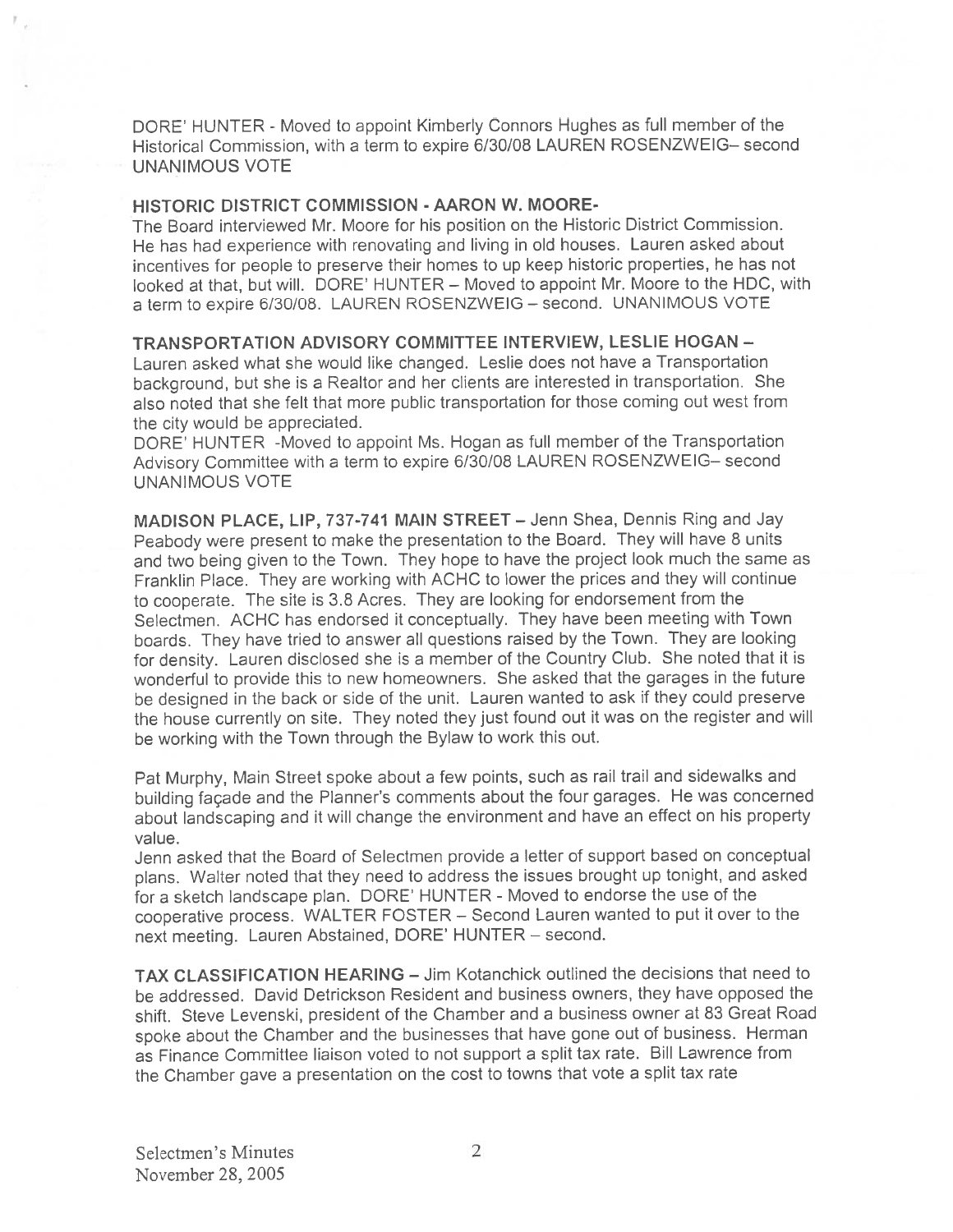Walter discussed two letters that were received urging split tax rate. He discussed Peter Ashton's observations and fairness level and he will not be advocating <sup>a</sup> split rate. DORE' HUNTER — Moved to not shift the residential factor of 100%, Not to adopt the Open Space Discount, not to adopt the Residential Exemption ot the Small Commercial Exemption. LAUREN ROSENZWE1G — second. UNANIMOUS VOTE

## PUBLIC SHADE TREE REMOVAL HEARING (CONTINUED FROM 11111050

Dore' said he had <sup>a</sup> chance to review the area and he will not suppor<sup>t</sup> the removal of the trees in question. Lauren noted the relatively small traffic flow and agree<sup>d</sup> with Dore'. DORE' HUNTER - Moved to save the trees, LAUREN ROSENZWEIG — second, UNANIMOUS VOTE

## SELECTMEN'S BUSINESS

POWDER MILL PLAZA SEWER EXTENSION MEMORANDUM OF AGREEMENT DORE' HUNTER - Moved to approve the Memorandum of Agreement as presented. LAUREN ROSENZWEIG — second. UNANIMOUS VOTE.

COMMUTER LOT CAR POOL FEE — Dore' discussed the fees to be associated with this <sup>p</sup>ilot program. The \$50 fee will fund the service and felt that they would be getting <sup>a</sup> prime location to par<sup>k</sup> in. They recommend that we include non-residents and will have to par<sup>k</sup> somewhere else and drive in in an Acton car. DORE' HUNTER - Move to suppor<sup>t</sup> <sup>a</sup> \$50 car poo<sup>l</sup> fee for <sup>a</sup> six month period at the Commuter Lot., LAUREN ROSENZWEIG — second. UNANIMOUS

### OTHER BUSINESS

Walter spoke about the CPA requests. They have received them on November 14th. Walter wanted to have those projects represented and possible <sup>p</sup>hasing in in some of the requests.

Dore' asked if Town Counsel was looking into the sign littering issue. He felt we need to make an example of this and we will need to address these and perhaps the violation fee be raised to actual cost of the enforcement.

Walter updated the Board on the ALG and the split with the Schools discussion.

## CONSENT AGENDA

DORE' HUNTER - Moved to approve with the additional Extra Information, One Day Liquor License, Generator Gift from the Null's and <sup>a</sup> \$9,000 Check from FEDEX. WALTER FOSTER —second. , UNANIMOUS VOTE.

## TOWN MANAGER'S REPORT

Don spoke about the warrant there were two warrants for public school employee paymen<sup>t</sup> to change the pay from one employee to the correct employee.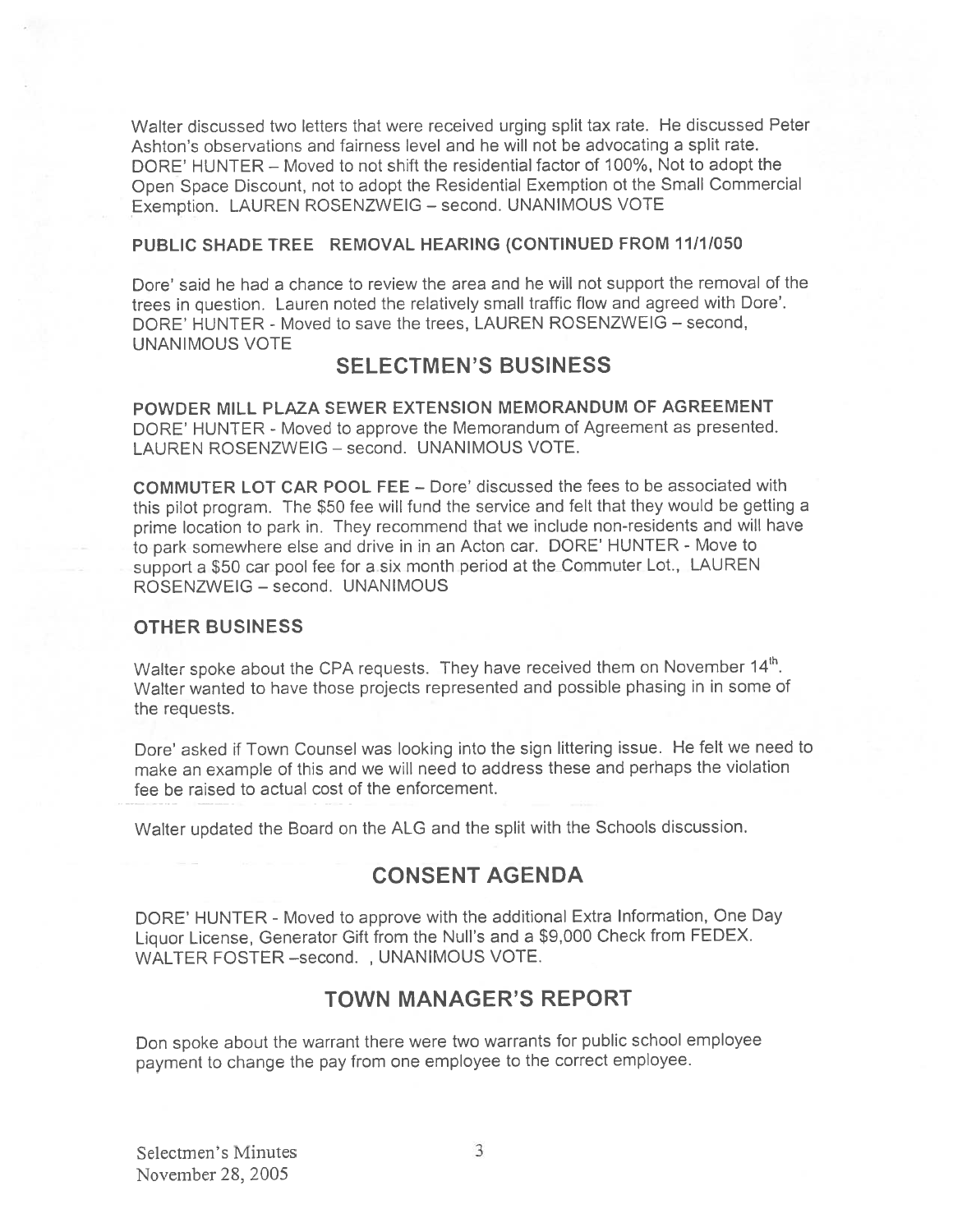# EXECUTIVE SESSION

None Required

) )L Christine Joyce, Clerk CIe'rk, <sup>B</sup> 4rd of Se / 'fm <sup>n</sup>

Date:  $|Z - Z - Q|$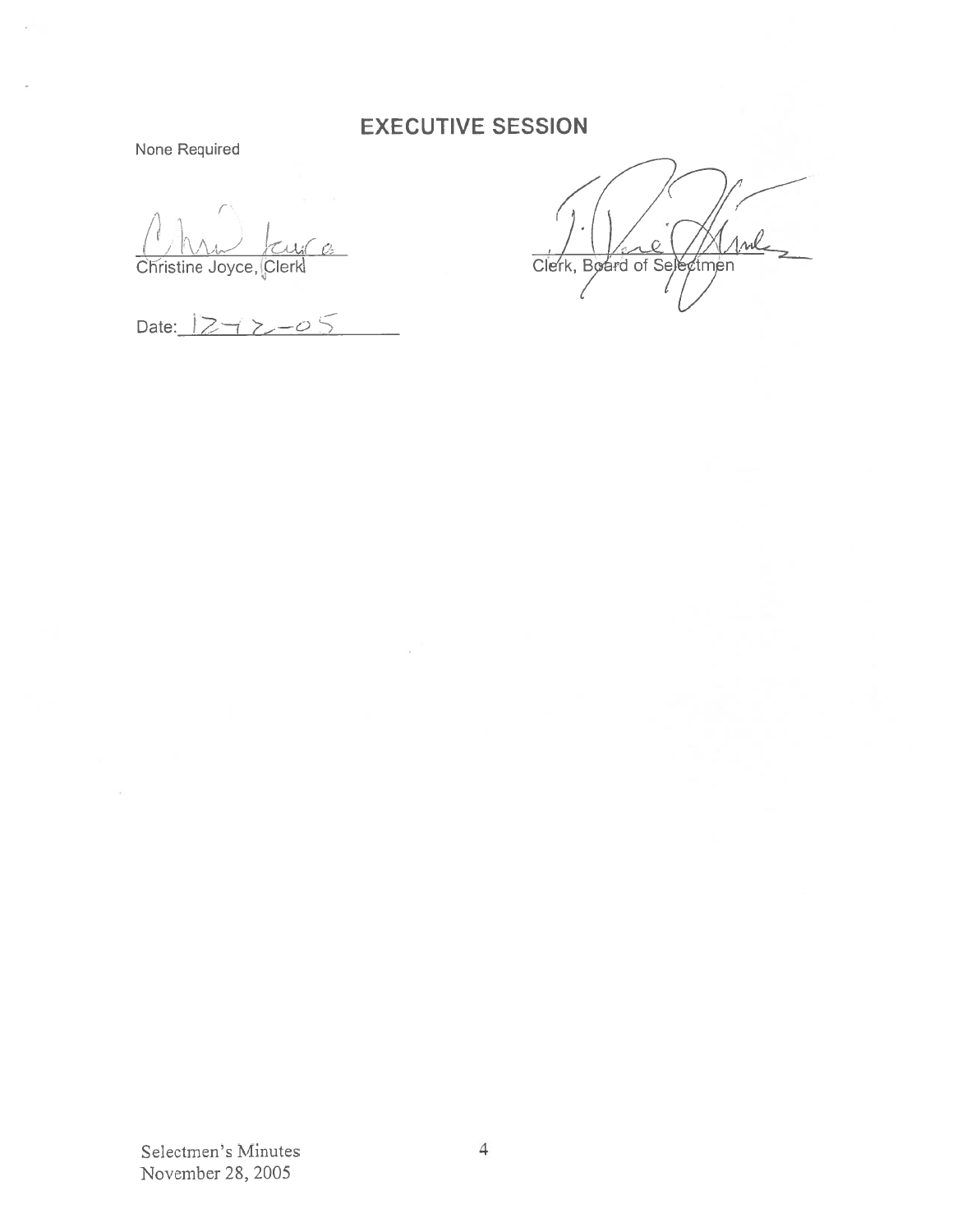# EOARD OF SELECTMEN AGENDA

# NOVEMBER 28, 2005

## 7:00 P.M.

- I CITIZENS' CONCERNS
- II SEWER COMMISSIONERS' BUSNESS
- III PUBLIC HEARINGS & APPOINTMENTS
- 1. 7:05 OPERATIONAL MINUTE The Town Manager will <sup>g</sup>ive the Board <sup>a</sup> brief update on various topics.
- 2. 7:15 NO PLACE FOR HATE, MS. GILMAN Ms. Gilman will be in to make <sup>a</sup> presentation to the Board in the subject regard. (no materials included)
- 3. 7:30 ACTON MEMORIAL LiBRARY TRUSTEES Enclosed please find materials in the subject regard, for Board consideration.
- 4. 7:45 INTERVIEW, HISTORICAL COMMISSION, KIMBERLY CONNORS HUGHES-Enclosed please find Ms. Hughes' Volunteer Application and comments from the Volunteer Coordinating Committee, for Board consideration
- 5. 2:00 INTERVIEW, HISTORIC DISTRICT COMMISSION, AARON W. MOORE.- Enclosed please find Mr. Moore's Volunteer Application and comments from the Volunteer Coordinating Committee, for Board consideration
- 6. 8:05 INTERVIEW, TRANSPORTATION ADVISORY COMMITTEE (TAC), LESLIE HOGAN- Enclosed please find Ms. Hogan's Volunteer Application and comments from the Volunteer Coordinating Committee, for Board consideration.
- 7. 8:30 LOCAL INITIATIVE PROGRAM (LIP), MADISON PLACE, 737-741 MAIN STREET— Enclosed <sup>p</sup>lease find materials in the subject regard, for Board consideration.
- 8. 8:45 TAX CLASSIFICATION HEARING Enclosed please find materials in the subject regard, for Board consideration.
- 9. 9:15 PUBLIC SHADE TREE REMOVAL HEARING, POPE ROAD (continued from November 1,2005.) — Enclosed <sup>p</sup>lease find materials in the subject regard, for Board consideration

# IV SELECTMEN'S BUSINESS

- 10. POWDER MILL PLAZA SEWER EXTENSION MEMORANDUM OF AGREEMENT— Enclosed <sup>p</sup>lease find <sup>a</sup> copy of the proposed Memorandum of Agreement for expansion of the Middle Fort Pond Brook Sewer System, for Board consideration.
- 11. COMMUTER LOT CAR POOL FEE Enclosed <sup>p</sup>lease find materials in the subject regard, for Board consideration.